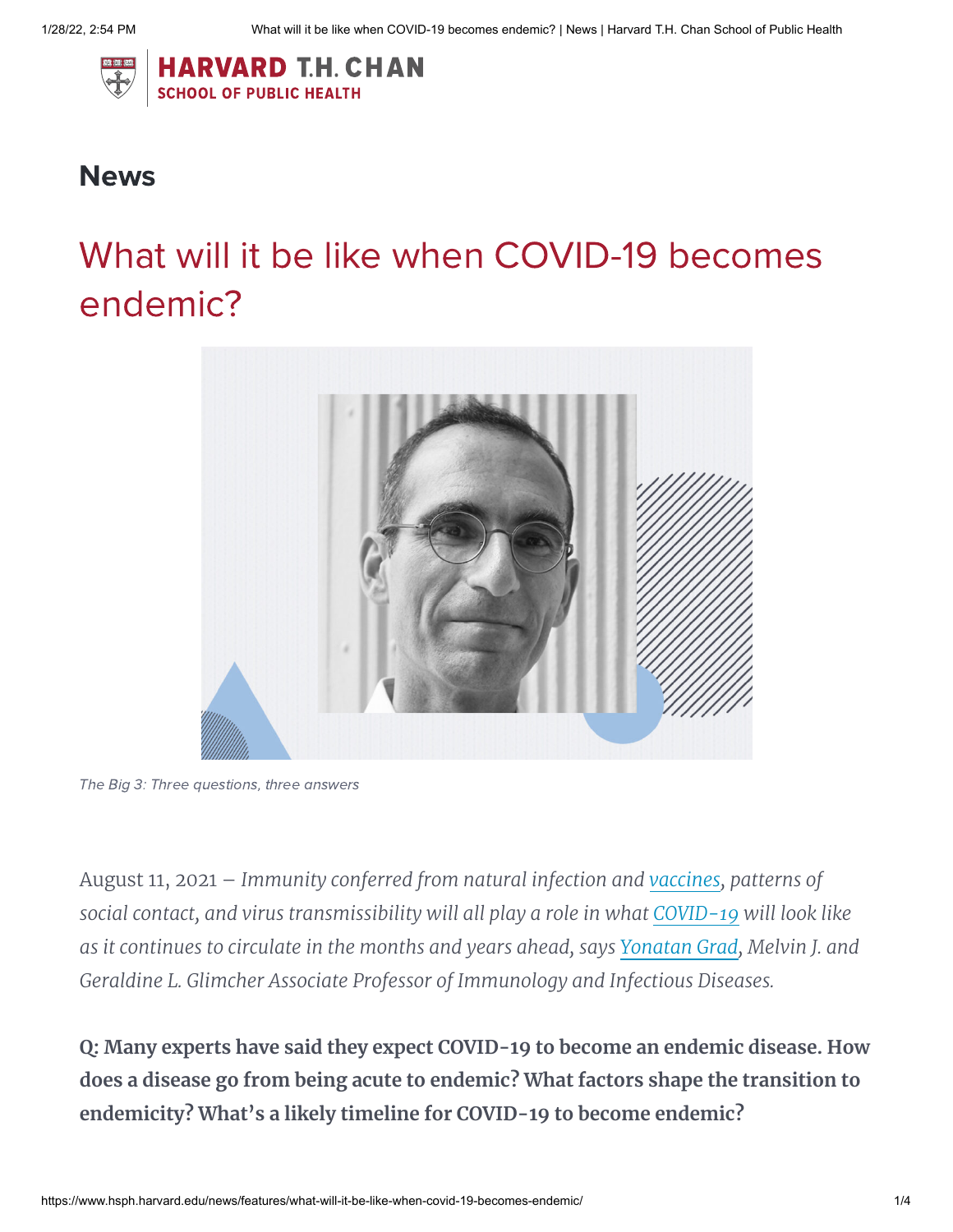**A:** The expectation that COVID-19 will become endemic essentially means that the pandemic will not end with the virus disappearing; instead, the optimistic view is that enough people will gain immune protection from vaccination and from natural infection such that there will be less transmission and much less COVID-19-related hospitalization and death, even as the virus continues to circulate.

The expected continued circulation of SARS-CoV-2 stands in contrast with the first round of SARS in 2003 and with the [Ebola](https://www.hsph.harvard.edu/news/multitaxo/topic/ebola/) virus outbreak in West Africa in 2014, when public health measures ultimately stopped spread and brought both outbreaks to an end. While there are important differences among the viruses and the contexts, this comparison underscores the critical need to improve our global public [health](https://www.hsph.harvard.edu/news/multitaxo/topic/global-health/) infrastructure and surveillance systems to monitor for and help respond to the inevitable next potential pandemic virus.

Since viruses spread where there are enough susceptible individuals and enough contact among them to sustain spread, it's hard to anticipate what the timeline will be for the expected shift of COVID-19 to endemicity. It's dependent on factors like the strength and duration of immune protection from vaccination and natural infection, our patterns of contact with one another that allow spread, and the transmissibility of the virus. So the patterns will likely differ considerably from what we saw with the other pandemics because of the heterogeneous responses to COVID-19 across the world—with some places engaging in "zero-COVID" policies, others with limited responses, and widely variable vaccine availability and uptake.

## **Q: What does history tell us about how deadly viruses such as COVID-19 can, over time, become manageable threats?**

**A:** We know of a few respiratory viruses that were introduced into the human population, swept across the globe, and transitioned to endemic circulation, usually with annual wintertime peaks in incidence. The example most commonly invoked these days is the 1918 [flu](https://www.hsph.harvard.edu/news/multitaxo/topic/influenza/) pandemic, caused by an A/H1N1 influenza virus. But there are other more recent examples from influenza: The 1957 flu pandemic caused by an A/H2N2 influenza virus, the 1968 flu pandemic from an A/H3N2 influenza virus, and the 2009 "swine flu" pandemic, from an A/H1N1 influenza virus.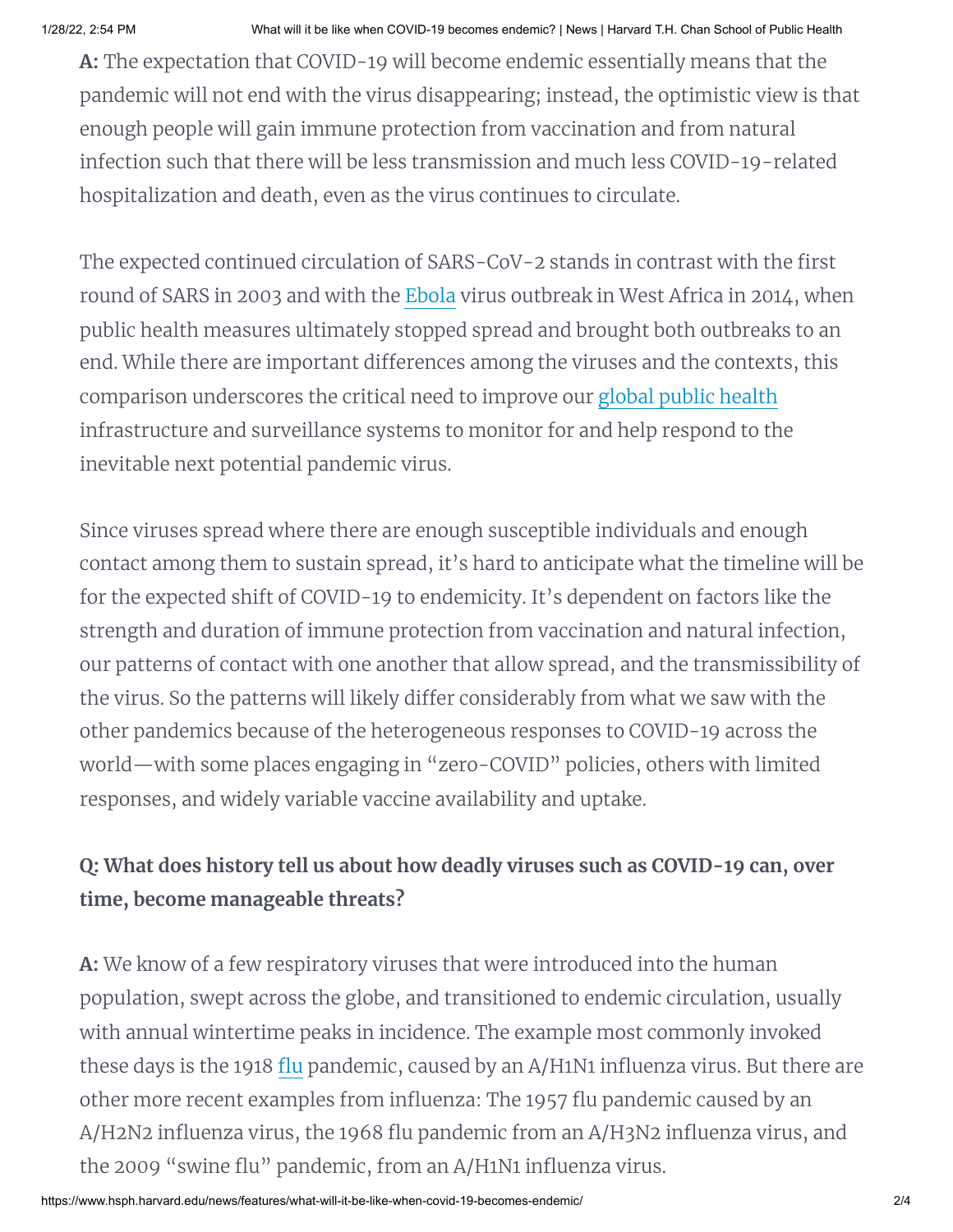The pandemics generally began with infection fatality rates higher than observed in the years following their introduction as the viruses continued to circulate. While declining fatality rates after pandemics may be due to a number of factors, one likely key contributor is that the first round of exposure to a pathogen confers some degree of protection against reinfection and severity of disease if reinfection does occur. Vaccines confer protection in much the same way, as the data from the COVID-19 vaccines has demonstrated.

## **Q: What is the likelihood that we will need booster shots every year?**

**A:** The need for annual boosters isn't clear, and key biology and policy questions remain to be answered. On the biology side, how much antigenic evolution will we see in SARS-CoV-2—in other words, to what extent will it evolve to evade our immune system? We know of examples on both ends of the spectrum—some viruses, like influenza, require repeated vaccination because of its antigenic evolution, whereas others, like [measles](https://www.hsph.harvard.edu/news/multitaxo/topic/measles/), are kept at bay for decades after childhood vaccination. How long does immune protection last, and what is the nature of that protection? How much does vaccine-conferred protection reduce the likelihood of infection, of severe disease if infected, or of the likelihood of transmission if infected? How quickly do each of these responses wane? On the policy side, what burden of disease are we willing to tolerate in a population?

These policy questions extend beyond COVID-19, of course, and should prompt us to reevaluate what we want to do about other preventable diseases. We're in the midst of a wave of respiratory syncytial virus (RSV), another respiratory virus that for most of us causes cold and flu-like symptoms but that can be much more severe in infants, the elderly, and those with respiratory conditions. We don't yet have an approved vaccine or highly effective treatment for RSV. And while we have modestly effective influenza vaccines and therapeutics, we usually see between 20,000 to 60,000 deaths a year in the U.S. from influenza. On a global scale, [tuberculosis](https://www.hsph.harvard.edu/news/multitaxo/topic/tuberculosis/) and [malaria](https://www.hsph.harvard.edu/news/multitaxo/topic/malaria/) remain scourges that cause immense suffering. Investments in these areas and other measures that we've learned from COVID-19, such as the importance of ventilation and masking, can help reduce illness and death from a range of respiratory viruses and drive innovation in tools to tackle other [infectious](https://www.hsph.harvard.edu/news/multitaxo/topic/infectious-diseases/) disease threats.